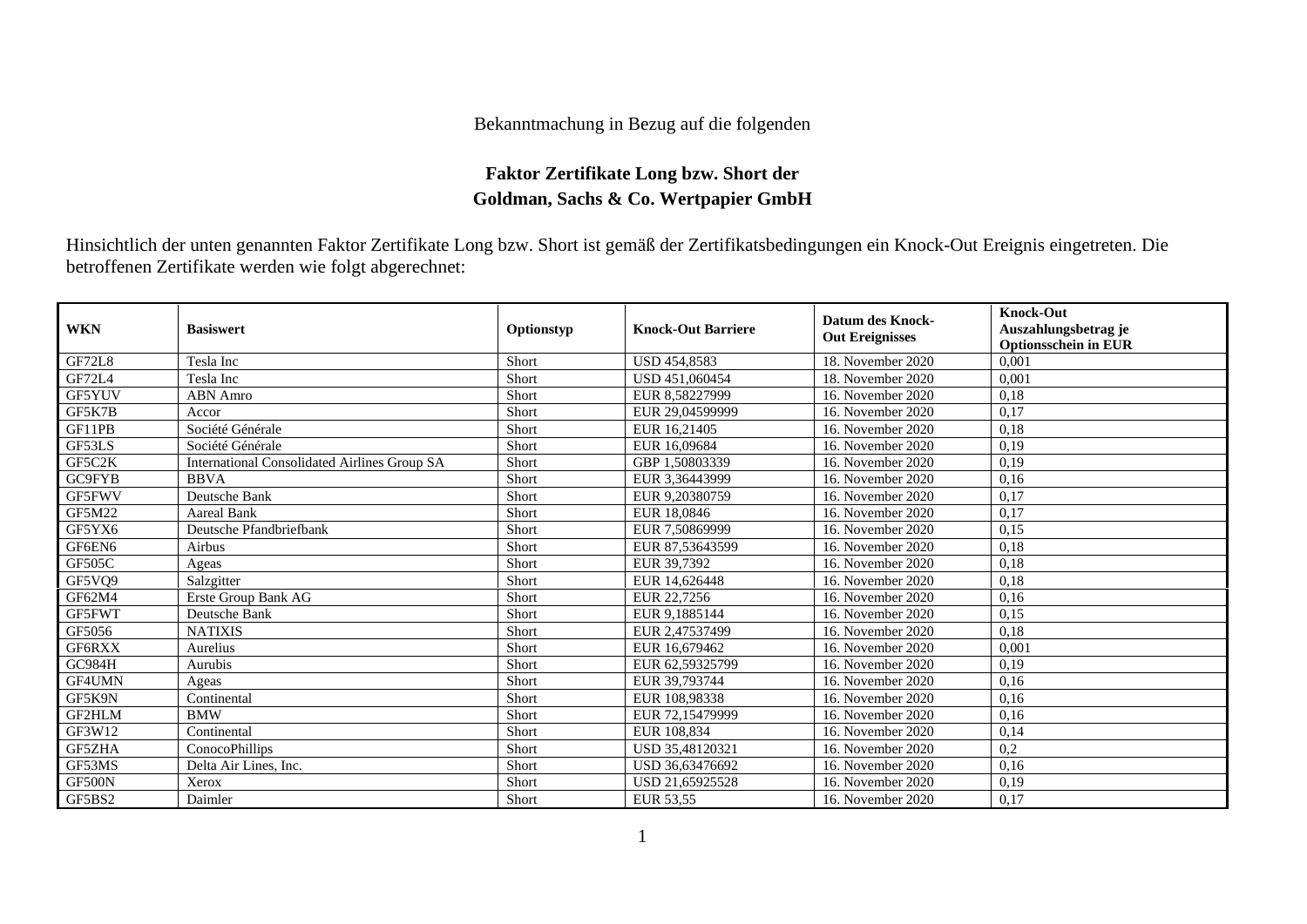| <b>WKN</b>    | <b>Basiswert</b>                               | Optionstyp | <b>Knock-Out Barriere</b> | Datum des Knock-<br><b>Out Ereignisses</b> | <b>Knock-Out</b><br>Auszahlungsbetrag je<br><b>Optionsschein in EUR</b> |
|---------------|------------------------------------------------|------------|---------------------------|--------------------------------------------|-------------------------------------------------------------------------|
| GF5JWS        | Cancom                                         | Short      | EUR 46,22749998           | 16. November 2020                          | 0,19                                                                    |
| GF5YXL        | Cancom                                         | Short      | EUR 44,9416               | 16. November 2020                          | 0,14                                                                    |
| GF4S7D        | Credit Suisse Group AG                         | Short      | CHF 10,94969999           | 16. November 2020                          | 0,18                                                                    |
| GF6EPU        | Société Générale                               | Short      | EUR 16,25937118           | 16. November 2020                          | 0,19                                                                    |
| GF6EDD        | International Consolidated Airlines Group SA   | Short      | GBP 1,50441838            | 16. November 2020                          | 0,14                                                                    |
| GF4048        | ACS Actividades de Construccion y Servicios SA | Short      | EUR 26,44049097           | 16. November 2020                          | 0,15                                                                    |
| GF2XHM        | International Consolidated Airlines Group SA   | Short      | GBP 1,6247256             | 16. November 2020                          | 0,15                                                                    |
| GF2JC2        | DAX (Performance Index)                        | Short      | EUR 13.233,640639990001   | 16. November 2020                          | 0,19                                                                    |
| GF2PXW        | <b>FTSE MIB Index</b>                          | Short      | EUR 21.217,133699990001   | 16. November 2020                          | 0,16                                                                    |
| GF2MK7        | DAX (Performance Index)                        | Short      | EUR 13.254,563391989999   | 16. November 2020                          | 0,18                                                                    |
| GF3QMD        | <b>AXA</b>                                     | Short      | EUR 18,9005               | 16. November 2020                          | 0,15                                                                    |
| GC7J23        | <b>FTSE MIB Index</b>                          | Short      | EUR 21.384,36234          | 16. November 2020                          | 0,19                                                                    |
| GF2JDV        | EURO STOXX 50 Index                            | Short      | EUR 3.481,34071999        | 16. November 2020                          | 0,19                                                                    |
| GF2JC1        | DAX (Performance Index)                        | Short      | EUR 13.233,640639990001   | 16. November 2020                          | 0,16                                                                    |
| GF62EE        | <b>AXA</b>                                     | Short      | EUR 18,74269              | 16. November 2020                          | 0,14                                                                    |
| GF53KB        | Safran                                         | Short      | EUR 120,41214998          | 16. November 2020                          | 0,16                                                                    |
| GF4LJG        | <b>Aareal Bank</b>                             | Short      | EUR 18,5742               | 16. November 2020                          | 0,17                                                                    |
| GF2SP6        | EURO STOXX 50 Index                            | Short      | EUR 3.483,06074999        | 16. November 2020                          | 0,18                                                                    |
| GF3QY6        | CAC 40 Index                                   | Short      | EUR 5.474,85081599        | 16. November 2020                          | 0,18                                                                    |
| GF4RRT        | <b>SCOR S.E.</b>                               | Short      | EUR 28,82914998           | 16. November 2020                          | 0,18                                                                    |
| GF5ZCW        | Total                                          | Short      | EUR 34,0571561            | 16. November 2020                          | 0,16                                                                    |
| GF2JE2        | EURO STOXX 50 Index                            | Short      | EUR 3.484,78077999        | 16. November 2020                          | 0,2                                                                     |
| <b>GF6EUW</b> | Safran                                         | Short      | EUR 118,08539998          | 16. November 2020                          | 0,18                                                                    |
| GC759L        | Inditex                                        | Short      | EUR 27,4701               | 16. November 2020                          | 0,19                                                                    |
| GF5Z9G        | Safran                                         | Short      | EUR 120,41214998          | 16. November 2020                          | 0,17                                                                    |
| <b>GF1TWB</b> | <b>UBS</b>                                     | Short      | CHF 12,74587499           | 16. November 2020                          | 0,17                                                                    |
| GF5Z9Z        | <b>ING</b> Groep                               | Short      | EUR 7,64054               | 16. November 2020                          | 0,15                                                                    |
| GF5YYW        | <b>AXA</b>                                     | Short      | EUR 18,80875              | 16. November 2020                          | 0,15                                                                    |
| GF5ZDP        | Intesa Sanpaolo S.p.A.                         | Short      | EUR 1,85979117            | 16. November 2020                          | 0,19                                                                    |
| GF1ABQ        | Airbus                                         | Short      | EUR 89,23052399           | 16. November 2020                          | 0,18                                                                    |
| GF5YUW        | <b>ABN</b> Amro                                | Short      | EUR 8,77797246            | 16. November 2020                          | 0,17                                                                    |
| GF5MB9        | <b>PEUGEOT</b>                                 | Short      | EUR 18,6609               | 16. November 2020                          | 0,19                                                                    |
| GF5YXM        | Cancom                                         | Short      | EUR 46,05627882           | 16. November 2020                          | 0,16                                                                    |
| GF2F81        | Exor N.V.                                      | Short      | EUR 55,82033599           | 16. November 2020                          | 0,15                                                                    |
| GF5SH8        | Fresenius SE & Co KGaA                         | Short      | EUR 38,24275              | 16. November 2020                          | 0,16                                                                    |
| GF53Y6        | <b>Barclays</b>                                | Short      | GBP 1,38184799            | 16. November 2020                          | 0,2                                                                     |
| GF5KC4        | <b>Barratt Developments</b>                    | Short      | GBP 6,33708139            | 16. November 2020                          | 0,14                                                                    |
| GF43QC        | Total                                          | Short      | EUR 33,62435              | 16. November 2020                          | 0,2                                                                     |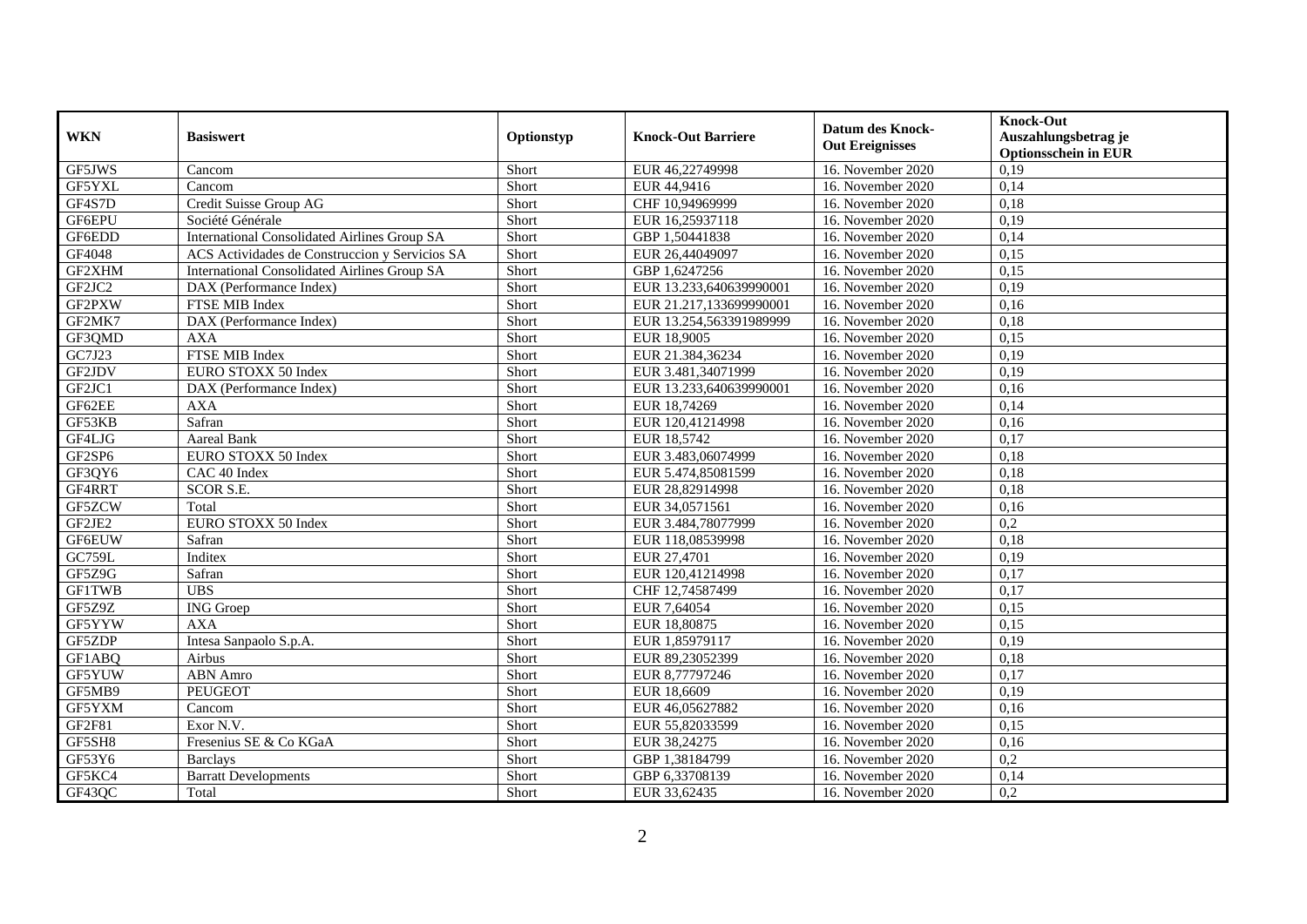| <b>WKN</b>    | <b>Basiswert</b>                                    | Optionstyp | <b>Knock-Out Barriere</b> | Datum des Knock-<br><b>Out Ereignisses</b> | <b>Knock-Out</b><br>Auszahlungsbetrag je<br><b>Optionsschein in EUR</b> |
|---------------|-----------------------------------------------------|------------|---------------------------|--------------------------------------------|-------------------------------------------------------------------------|
| GF43T5        | Telefonica                                          | Short      | EUR 3,50406718            | 16. November 2020                          | 0,15                                                                    |
| GF53YE        | Whitbread PLC                                       | Short      | GBP 29,50362898           | 16. November 2020                          | 0,15                                                                    |
| GF62NG        | Nokia                                               | Short      | EUR 3,25685999            | 16. November 2020                          | $\overline{0,2}$                                                        |
| GF5W2S        | Danone                                              | Short      | EUR 55,4676               | 16. November 2020                          | 0,16                                                                    |
| GF5K4F        | Bouygues                                            | Short      | EUR 34,017                | 16. November 2020                          | 0,2                                                                     |
| GF5KEG        | Wendel                                              | Short      | EUR 93,26726162           | 16. November 2020                          | 0,2                                                                     |
| GF4P5Y        | <b>ABN</b> Amro                                     | Short      | EUR 8,83995873            | 16. November 2020                          | 0,16                                                                    |
| GC5Z15        | Telefonica                                          | Short      | EUR 3,52539878            | 16. November 2020                          | 0,18                                                                    |
| <b>GF5FRR</b> | Dialog Semiconductor PLC                            | Short      | EUR 35,371082             | 16. November 2020                          | 0,17                                                                    |
| GF62M5        | Erste Group Bank AG                                 | Short      | EUR 23,24378734           | 16. November 2020                          | 0,15                                                                    |
| GC98BK        | Orange SA                                           | Short      | EUR 10,5417               | 16. November 2020                          | 0,16                                                                    |
| GF4FF0        | Publicis Groupe SA                                  | Short      | EUR 37,85324999           | 16. November 2020                          | 0,17                                                                    |
| GF5JU2        | <b>OMV</b>                                          | Short      | EUR 27,1508               | 16. November 2020                          | 0,19                                                                    |
| GF5KEF        | Wendel                                              | Short      | EUR 93,01175998           | 16. November 2020                          | 0,15                                                                    |
| GF4PC7        | Orange SA                                           | Short      | EUR 10,59337499           | 16. November 2020                          | 0,17                                                                    |
| GF3THL        | Daimler                                             | Short      | EUR 53,6235               | 16. November 2020                          | 0,17                                                                    |
| GF5SJP        | Nokia                                               | Short      | EUR 3,26133019            | 16. November 2020                          | 0,14                                                                    |
| GF53UF        | Danone                                              | Short      | EUR 55,543732             | 16. November 2020                          | 0,16                                                                    |
| GF5YVM        | HeidelbergCement                                    | Short      | EUR 59,7519               | 16. November 2020                          | 0,16                                                                    |
| GF05Q0        | Bayer                                               | Short      | EUR 48,710566             | 16. November 2020                          | 0,19                                                                    |
| GF5M23        | Aareal Bank                                         | Short      | EUR 18,49696363           | 16. November 2020                          | 0,17                                                                    |
| GF5SL6        | Cancom                                              | Short      | EUR 46,6796               | 16. November 2020                          | 0,16                                                                    |
| GF5VFN        | Engie                                               | Short      | EUR 12,546                | 16. November 2020                          | 0,19                                                                    |
| GF6EUZ        | Safran                                              | Short      | EUR 120,94374771          | 16. November 2020                          | 0,15                                                                    |
| GF45UP        | Aroundtown                                          | Short      | EUR 5,5145582             | 16. November 2020                          | 0,2                                                                     |
| GC67T3        | FTSE 100 Index                                      | Short      | GBP 6.423,76862999        | 16. November 2020                          | 0,18                                                                    |
| GF5MBA        | <b>PEUGEOT</b>                                      | Short      | EUR 19,08640437           | 16. November 2020                          | 0,16                                                                    |
| GF6EDE        | <b>International Consolidated Airlines Group SA</b> | Short      | GBP 1,58431168            | 16. November 2020                          | 0,18                                                                    |
| GF6EPX        | Société Générale                                    | Short      | EUR 16,65294174           | 16. November 2020                          | 0,15                                                                    |
| GC7J2N        | FTSE 100 Index                                      | Short      | GBP 6.442,71779999        | 16. November 2020                          | 0,18                                                                    |
| GC8A4A        | FIAT Chrysler                                       | Short      | EUR 12,73589479           | 16. November 2020                          | 0,15                                                                    |
| GF5MB5        | Veolia Environment                                  | Short      | EUR 19,36286773           | 16. November 2020                          | 0,2                                                                     |
| GC7AXF        | Volkswagen AG - Preferred                           | Short      | EUR 155,81175             | 16. November 2020                          | 0,19                                                                    |
| GC6DV4        | <b>ENI</b>                                          | Short      | EUR 8,01797944            | 16. November 2020                          | 0,14                                                                    |
| <b>GF4S80</b> | Bankia SA                                           | Short      | EUR 1,47412053            | 16. November 2020                          | 0,17                                                                    |
| GF62MZ        | Boeing                                              | Short      | USD 196,58244373          | 16. November 2020                          | 0,15                                                                    |
| GF6RQA        | <b>Alliance Data Systems Corporation</b>            | Short      | USD 70,39245791           | 16. November 2020                          | 0,19                                                                    |
| GF53EV        | Norma Group                                         | Short      | EUR 33,66360093           | 16. November 2020                          | 0,18                                                                    |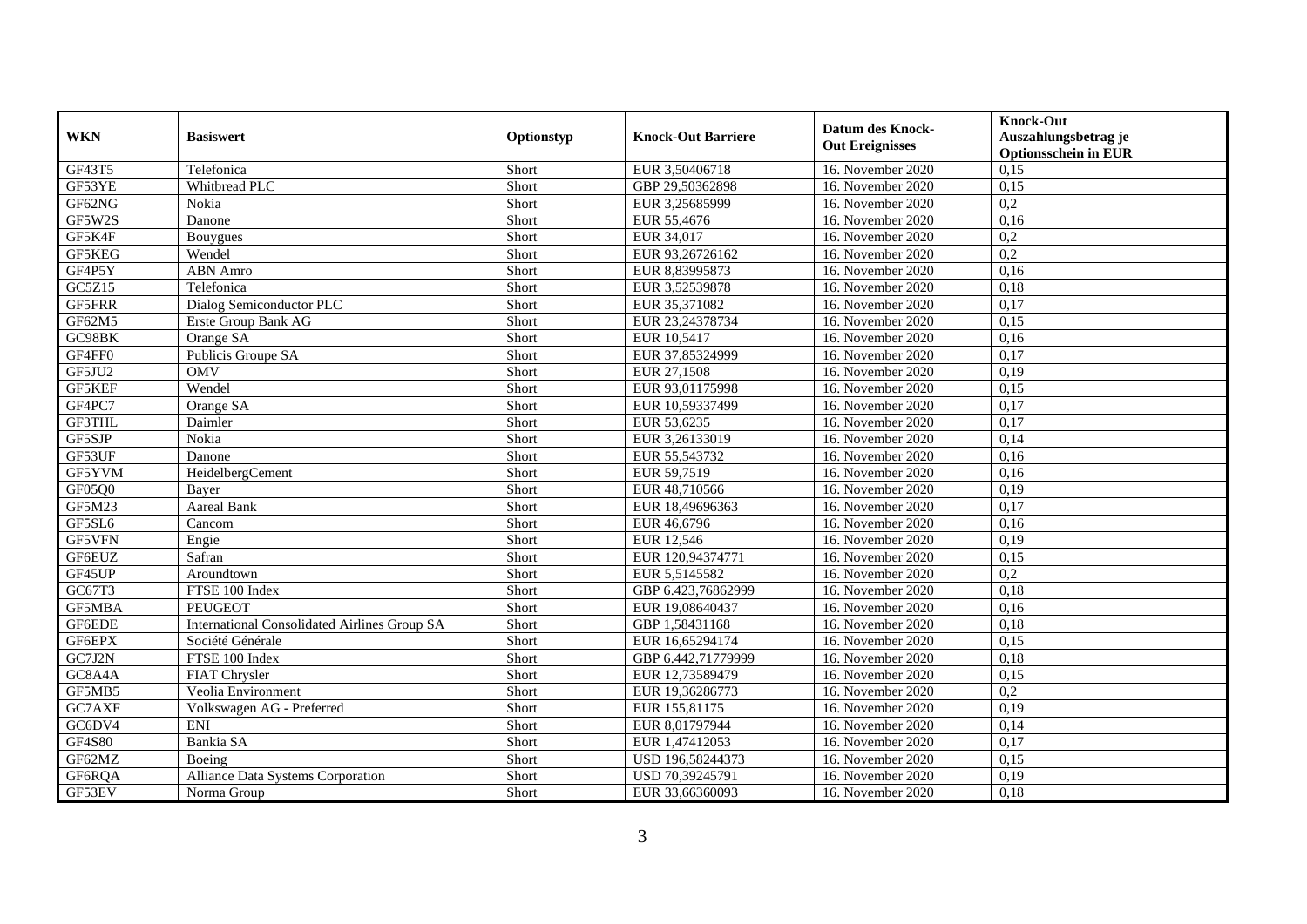| <b>WKN</b>    | <b>Basiswert</b>                                | Optionstyp | <b>Knock-Out Barriere</b> | <b>Datum des Knock-</b><br><b>Out Ereignisses</b> | <b>Knock-Out</b><br>Auszahlungsbetrag je<br><b>Optionsschein in EUR</b> |
|---------------|-------------------------------------------------|------------|---------------------------|---------------------------------------------------|-------------------------------------------------------------------------|
| GF22PF        | Citigroup                                       | Short      | USD 50,62586398           | 16. November 2020                                 | $\overline{0,2}$                                                        |
| GF5YU2        | <b>Baker Hughes Company</b>                     | Short      | USD 18,59194799           | 16. November 2020                                 | 0,14                                                                    |
| GC8U32        | Vonovia                                         | Long       | EUR 56,034984             | 16. November 2020                                 | 0,18                                                                    |
| GF5YYE        | The Hartford Financial Services Group, Inc.     | Short      | USD 47,036484             | 16. November 2020                                 | 0,17                                                                    |
| GF5W14        | Anheuser-Busch InBev                            | Short      | EUR 58,36221873           | 16. November $2020$                               | 0,16                                                                    |
| GC9TE1        | Palo Alto Networks, Inc.                        | Short      | USD 270,78998489          | 16. November 2020                                 | 0,14                                                                    |
| GF5YY5        | KeyCorp                                         | Short      | USD 15,51324586           | 16. November 2020                                 | 0,15                                                                    |
| GF45MR        | Covestro AG                                     | Short      | EUR 46,16446248           | 16. November 2020                                 | 0,16                                                                    |
| GF5YWS        | Apache Corp                                     | Short      | USD 10,57799999           | 16. November 2020                                 | 0,19                                                                    |
| GF4955        | Westinghouse Air Brake Technologies Corporation | Short      | USD 72,401436             | 16. November 2020                                 | 0,15                                                                    |
| GF5VJE        | CF Industries Holdings, Inc.                    | Short      | USD 32,13795598           | 16. November 2020                                 | 0,17                                                                    |
| GF5JZL        | TechnipFMC                                      | Short      | EUR 6,7274314             | 16. November 2020                                 | 0,18                                                                    |
| GF22UQ        | Palo Alto Networks, Inc.                        | Short      | USD 269,89083425          | 16. November 2020                                 | 0,15                                                                    |
| GF4UQY        | Chevron                                         | Short      | USD 86,62170841           | 16. November 2020                                 | 0,16                                                                    |
| GF3TL8        | Pearson                                         | Short      | GBP 6,18828909            | 16. November 2020                                 | 0,2                                                                     |
| GF5BUV        | Kohl's Corporation                              | Short      | USD 25,3094381            | 16. November 2020                                 | 0,16                                                                    |
| GF3ADC        | Kinder Morgan Inc.                              | Short      | USD 13,69797701           | 16. November 2020                                 | 0,15                                                                    |
| GF48X7        | Citizens Financial Group                        | Short      | USD 33,683575             | 16. November 2020                                 | 0,18                                                                    |
| GF561W        | Kohl's Corporation                              | Short      | USD 25,737434             | 16. November 2020                                 | 0,19                                                                    |
| GC8U22        | Exxon Mobil                                     | Short      | USD 37,64074719           | 16. November 2020                                 | 0,19                                                                    |
| GF4CLC        | Capital One Financial Corporation               | Short      | USD 90,45046513           | 16. November 2020                                 | 0,16                                                                    |
| GF5KEX        | Comerica Incorporated                           | Short      | USD 53,554232             | 16. November 2020                                 | 0,17                                                                    |
| GF6RVA        | Boeing                                          | Short      | USD 194,669244            | 16. November 2020                                 | 0,16                                                                    |
| GF5YY9        | Comerica Incorporated                           | Short      | USD 52,66366181           | 16. November 2020                                 | 0,18                                                                    |
| GF2MTC        | Dow Jones Industrial Average Index              | Short      | USD 29.848,307625000001   | 16. November 2020                                 | 0,14                                                                    |
| GF4UKR        | Walgreens Boots Alliance, Inc.                  | Short      | USD 43,623994             | 16. November 2020                                 | 0,2                                                                     |
| GF500P        | Xerox                                           | Short      | USD 22,103096             | 16. November 2020                                 | 0,19                                                                    |
| GF4UKQ        | Walgreens Boots Alliance, Inc.                  | Short      | <b>USD 43,5642</b>        | 16. November 2020                                 | 0,15                                                                    |
| GC9FWU        | Chevron                                         | Short      | USD 84,94799299           | 16. November 2020                                 | 0,16                                                                    |
| <b>GC755Z</b> | Philip Morris                                   | Short      | USD 77,514046             | 16. November 2020                                 | 0,18                                                                    |
| GF1M0G        | Westinghouse Air Brake Technologies Corporation | Short      | USD 71,32975              | 16. November 2020                                 | 0,18                                                                    |
| GF4RXD        | Discovery                                       | Short      | USD 21,34725999           | 16. November 2020                                 | 0,18                                                                    |
| GF4RXC        | Discovery                                       | Short      | USD 21,31799999           | 16. November 2020                                 | 0,15                                                                    |
| GF45LJ        | Centerpoint Energy Inc.                         | Short      | USD 24,81017499           | 16. November 2020                                 | $\overline{0,2}$                                                        |
| GF2F4U        | Tripadvisor Inc.                                | Short      | <b>USD 26,4355</b>        | 16. November 2020                                 | 0,17                                                                    |
| GF047W        | People's United Financial Inc                   | Short      | USD 13,22397199           | 16. November 2020                                 | 0,17                                                                    |
| GF6RFM        | Coty Inc                                        | Short      | USD 4,90974999            | 16. November 2020                                 | 0,02                                                                    |
| GF4S4U        | Wells Fargo & Company                           | Short      | USD 24,67174999           | 16. November 2020                                 | 0,16                                                                    |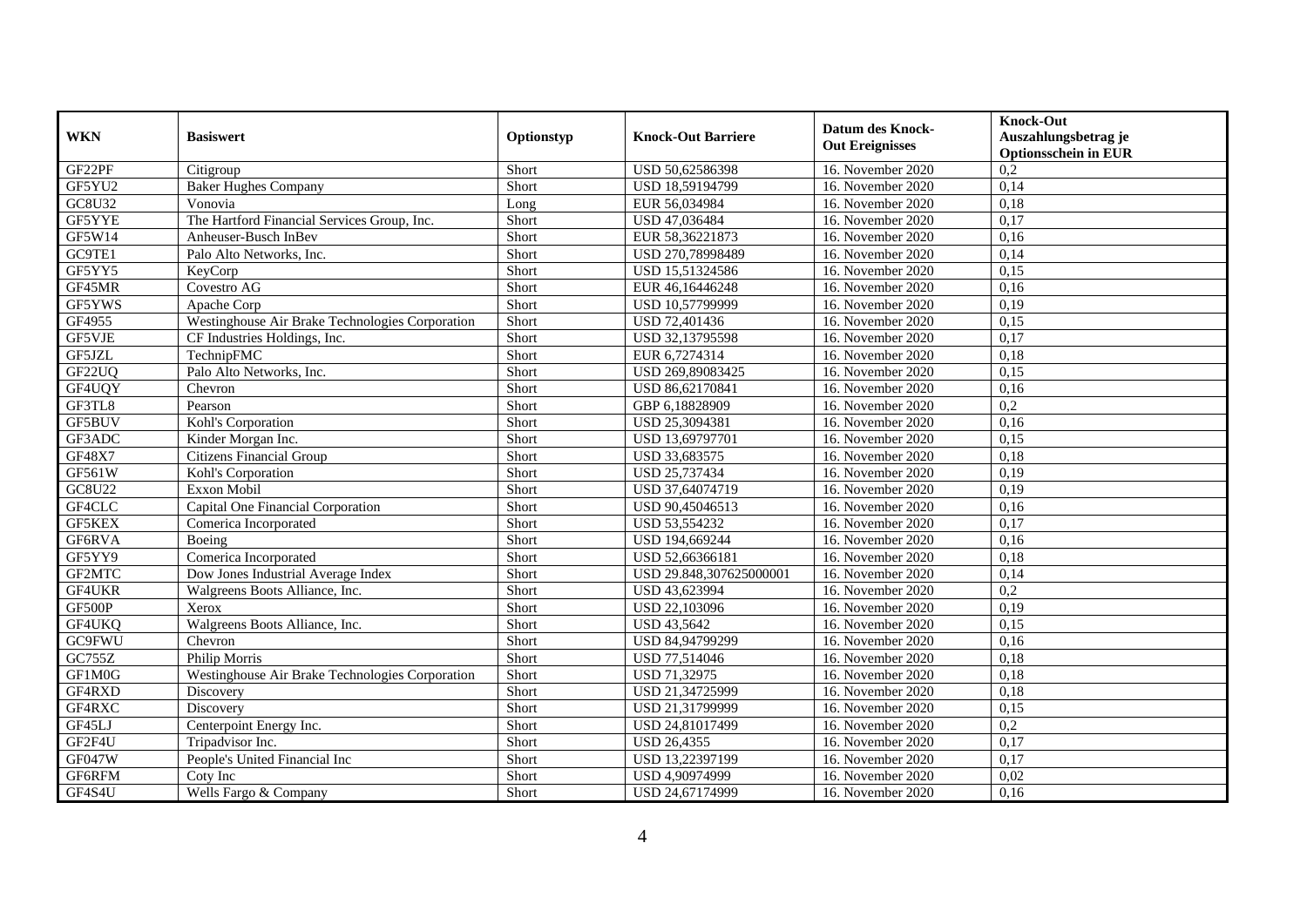| <b>WKN</b>    | <b>Basiswert</b>                   | Optionstyp | <b>Knock-Out Barriere</b> | <b>Datum des Knock-</b><br><b>Out Ereignisses</b> | <b>Knock-Out</b><br>Auszahlungsbetrag je<br><b>Optionsschein in EUR</b> |
|---------------|------------------------------------|------------|---------------------------|---------------------------------------------------|-------------------------------------------------------------------------|
| GF3H3Q        | National Oilwell Varco Inc.        | Short      | USD 11,39175              | 16. November 2020                                 | $\overline{0,2}$                                                        |
| GF43GP        | <b>Discover Financial Services</b> | Short      | USD 78,90829999           | 16. November 2020                                 | 0,19                                                                    |
| GF3VAW        | Chevron                            | Short      | USD 85,10574999           | 16. November 2020                                 | 0,16                                                                    |
| GF4X4F        | Parker-Hannifin Corporation        | Short      | USD 264,532386            | 16. November 2020                                 | 0,17                                                                    |
| GF5C35        | Boeing                             | Short      | USD 192,7233              | 16. November 2020                                 | 0,19                                                                    |
| GF4LAA        | <b>Prudential Financial</b>        | Short      | USD 74,59259999           | 16. November 2020                                 | 0,18                                                                    |
| <b>GF5M28</b> | F5 Networks, Inc.                  | Short      | USD 162,872444            | 16. November 2020                                 | 0,16                                                                    |
| GF0JA9        | DXC Technology                     | Short      | USD 21,26875              | 16. November 2020                                 | 0,19                                                                    |
| GF4LGF        | General Electric                   | Short      | USD 9,596875              | 16. November 2020                                 | 0,16                                                                    |
| GF5ZBL        | MetLife, Inc.                      | Short      | <b>USD 45,6348</b>        | 16. November 2020                                 | 0,2                                                                     |
| GF43HC        | Allegion PLC                       | Short      | USD 116,4396              | 16. November 2020                                 | 0,18                                                                    |
| GF4UQX        | Chevron                            | Short      | <b>USD 84,6906</b>        | 16. November 2020                                 | 0,19                                                                    |
| GF490H        | U.S. Bancorp                       | Short      | USD 44,236834             | 16. November 2020                                 | 0,19                                                                    |
| GF5BL1        | Tapestry, Inc.                     | Short      | <b>USD 27.1302</b>        | 16. November 2020                                 | 0,16                                                                    |
| GF5M5G        | <b>State Street Corporation</b>    | Short      | USD 69,89039999           | 16. November 2020                                 | 0,17                                                                    |
| GF4RV5        | Loews Corporation                  | Short      | USD 43,35749999           | 16. November 2020                                 | 0,18                                                                    |
| GF4RUY        | TransDigm Group                    | Short      | USD 580,94949999          | 16. November 2020                                 | 0,19                                                                    |
| GF4UQZ        | Chevron                            | Short      | USD 85,52089999           | 16. November 2020                                 | $\overline{0,2}$                                                        |
| GF5FJ6        | TechnipFMC                         | Short      | USD 7,52929999            | 16. November 2020                                 | 0,19                                                                    |
| GF1Z7B        | American Express                   | Short      | USD 117,86474999          | 16. November 2020                                 | 0,18                                                                    |
| GF5MGD        | Emerson Electric Co.               | Short      | USD 77,32619999           | 16. November 2020                                 | 0,15                                                                    |
| <b>GF5BLB</b> | <b>SVB</b> Financial Group         | Short      | USD 353,312474            | 16. November 2020                                 | 0,15                                                                    |
| GF4UMF        | <b>McKesson Corporation</b>        | Short      | USD 186,905986            | 16. November 2020                                 | 0,16                                                                    |
| <b>GF688S</b> | General Electric                   | Short      | <b>USD 9,6237</b>         | 16. November 2020                                 | 0,16                                                                    |
| GF62MQ        | Exxon Mobil                        | Short      | USD 38,8367375            | 16. November 2020                                 | 0,18                                                                    |
| GF5VFG        | VF Corporation                     | Short      | USD 82,72220398           | 16. November 2020                                 | 0,17                                                                    |
| GF1EP8        | Cisco Systems                      | Short      | USD 43,49587498           | 16. November 2020                                 | 0,19                                                                    |
| GF00JS        | Brown-Forman Corporation           | Short      | USD 81,41829799           | 16. November 2020                                 | 0,18                                                                    |
| GC8F7R        | The Charles Schwab Corporation     | Short      | USD 47,97339999           | 16. November 2020                                 | 0,18                                                                    |
| GC3EBL        | <b>INGersoll Rand Inc.</b>         | Short      | USD 45,3256               | 16. November 2020                                 | 0.16                                                                    |
| GF6VDF        | National Oilwell Varco Inc.        | Short      | <b>USD 11,2545</b>        | 16. November 2020                                 | 0,001                                                                   |
| GF6VDD        | National Oilwell Varco Inc.        | Short      | <b>USD 11,1996</b>        | 16. November 2020                                 | 0,001                                                                   |
| GF6VDE        | National Oilwell Varco Inc.        | Short      | USD 11,214972             | 16. November 2020                                 | 0,001                                                                   |
| GF6VCM        | Boeing                             | Short      | USD 191,78775             | 16. November 2020                                 | 0,19                                                                    |
| GF6VCJ        | Boeing                             | Short      | <b>USD 190,8522</b>       | 16. November 2020                                 | 0,001                                                                   |
| GF6VCL        | Boeing                             | Short      | USD 191,114154            | 16. November 2020                                 | 0,001                                                                   |
| GF6V6E        | Micron Technology                  | Short      | USD 59,0886               | 16. November 2020                                 | 0,001                                                                   |
| GF6VCK        | Boeing                             | Short      | USD 191,114154            | 16. November 2020                                 | 0,001                                                                   |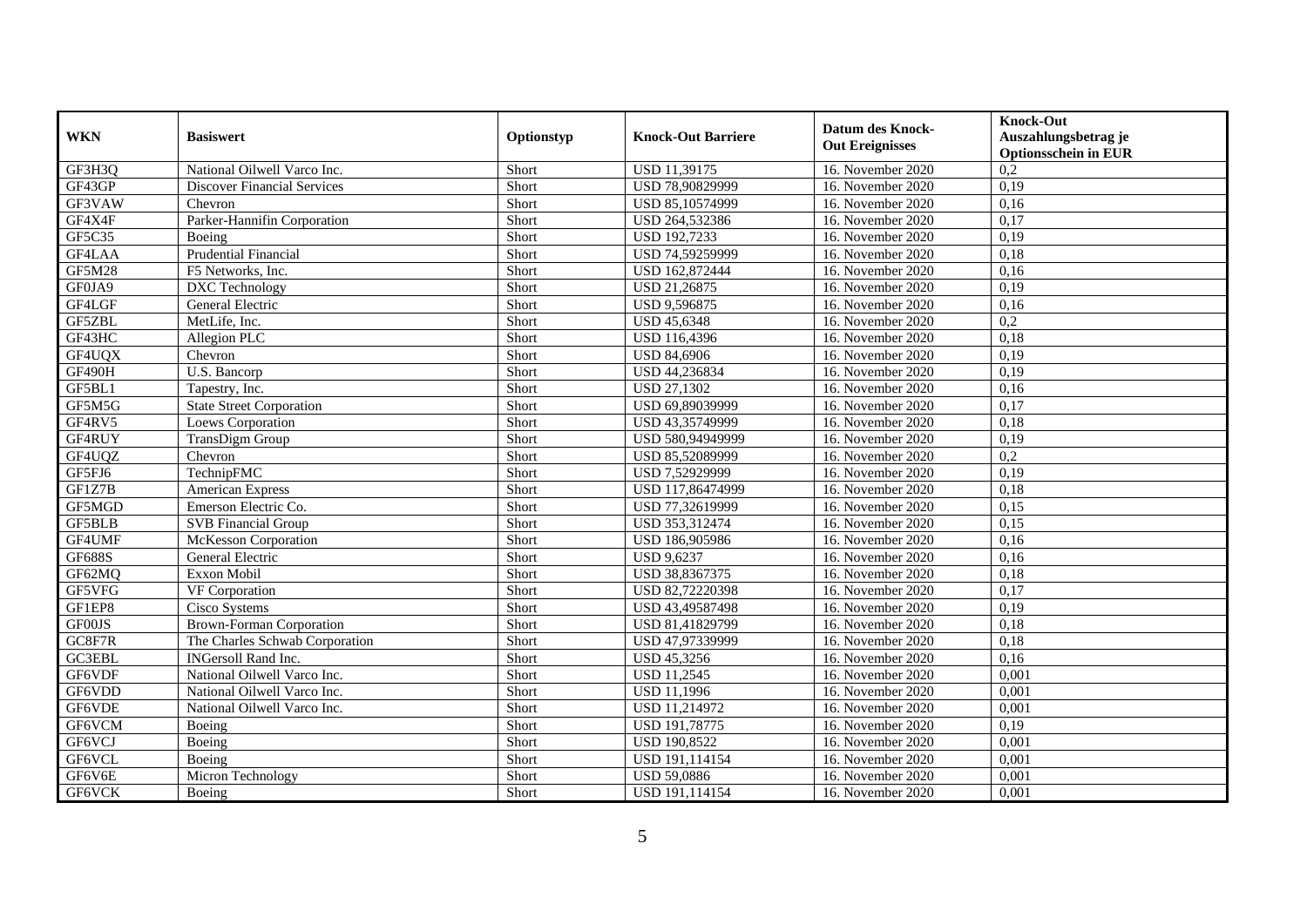| <b>WKN</b>    | <b>Basiswert</b>                     | Optionstyp | <b>Knock-Out Barriere</b> | Datum des Knock-<br><b>Out Ereignisses</b> | <b>Knock-Out</b><br>Auszahlungsbetrag je<br><b>Optionsschein in EUR</b> |
|---------------|--------------------------------------|------------|---------------------------|--------------------------------------------|-------------------------------------------------------------------------|
| GF6UVP        | Coty Inc                             | Short      | <b>USD 4,90975</b>        | 16. November 2020                          | 0,001                                                                   |
| <b>GF6VCH</b> | Boeing                               | Short      | <b>USD 190,8522</b>       | 16. November 2020                          | 0,001                                                                   |
| GF6UVQ        | Coty Inc                             | Short      | <b>USD 4,9337</b>         | 16. November 2020                          | 0,001                                                                   |
| GF6UVM        | Coty Inc                             | Short      | <b>USD 4,8858</b>         | 16. November 2020                          | 0,001                                                                   |
| GF6UVN        | Coty Inc                             | Short      | <b>USD 4,892506</b>       | 16. November 2020                          | 0,001                                                                   |
| GF5W37        | Dow Jones Industrial Average Index   | Short      | USD 30.119,521876999999   | 16. November 2020                          | 0,15                                                                    |
| GF5SEA        | Equifax                              | Short      | USD 171,759636            | 16. November 2020                          | 0,15                                                                    |
| <b>GF5MEW</b> | Xerox                                | Short      | USD 22,957876             | 16. November 2020                          | 0,19                                                                    |
| GF5K1S        | <b>Sysco Corporation</b>             | Short      | USD 75,896786             | 16. November 2020                          | 0,18                                                                    |
| GF5K6L        | Gap                                  | Short      | USD 24,18102307           | 16. November 2020                          | 0,14                                                                    |
| GF5LYW        | Dow Jones Industrial Average Index   | Short      | USD 30.461,487673         | 16. November 2020                          | 0,17                                                                    |
| GF5LXM        | NASDAQ-100 Index                     | Short      | USD 12.196,896236500001   | 16. November 2020                          | 0,19                                                                    |
| GF5K8S        | People's United Financial Inc        | Short      | USD 13,45221198           | 16. November 2020                          | 0,17                                                                    |
| GF5FNX        | Dow Jones Industrial Average Index   | Short      | USD 30.346,516414000002   | 16. November 2020                          | 0,17                                                                    |
| GF5BY9        | Under Armour, Inc. - Class A         | Short      | USD 15,80138711           | 16. November 2020                          | 0,2                                                                     |
| GF53DV        | Pioneer Natural Resources Co         | Short      | USD 95,26016873           | 16. November 2020                          | 0,18                                                                    |
| GF5030        | Aptiv PLC                            | Short      | USD 114,66448238          | 16. November 2020                          | 0,19                                                                    |
| GF4ZY9        | Micron Technology                    | Short      | USD 62,70529501           | 16. November 2020                          | 0,19                                                                    |
| GF4UPD        | Exxon Mobil                          | Short      | USD 38,28838463           | 16. November 2020                          | 0,18                                                                    |
| GF4LAB        | <b>Prudential Financial</b>          | Short      | USD 76,2934546            | 16. November 2020                          | $\overline{0,2}$                                                        |
| GF4FLT        | <b>Flowserve Corporation</b>         | Short      | USD 34,18733748           | 16. November 2020                          | 0,19                                                                    |
| GF4966        | Mettler-Toledo                       | Short      | USD 1.206,661532          | 16. November 2020                          | 0,2                                                                     |
| GF492F        | MetLife, Inc.                        | Short      | USD 47,00496249           | 16. November 2020                          | 0,2                                                                     |
| GF45SE        | <b>Comcast Corporation</b>           | Short      | <b>USD 50,0486</b>        | 16. November 2020                          | 0,17                                                                    |
| <b>GF408U</b> | Aflac. Inc.                          | Short      | USD 43,46037948           | 16. November 2020                          | 0,17                                                                    |
| GF4000        | <b>Regions Financial Corporation</b> | Short      | USD 16,03845312           | 16. November 2020                          | 0,2                                                                     |
| GF3ZYX        | Paychex Inc.                         | Short      | USD 93,836018             | 16. November 2020                          | 0,18                                                                    |
| GF3TPR        | Philip Morris                        | Short      | USD 79,73193123           | 16. November 2020                          | $\overline{0,2}$                                                        |
| GF3QPK        | <b>EOG</b> Resources                 | Short      | USD 45,93025468           | 16. November 2020                          | $\overline{0,2}$                                                        |
| GF36KE        | Costco                               | Short      | USD 386,41679999          | 16. November 2020                          | 0,19                                                                    |
| GF32C4        | Dow Jones Industrial Average Index   | Short      | USD 29.972,122826989998   | 16. November 2020                          | 0,19                                                                    |
| GF2PZ5        | PVH Corp.                            | Short      | USD 76,5892354            | 16. November 2020                          | 0,17                                                                    |
| GF2F0V        | Valero Energy Corporation            | Short      | USD 56,86600398           | 16. November 2020                          | 0,19                                                                    |
| GF1Z6G        | Visa Inc. - Class A                  | Short      | USD 215,74199999          | 16. November 2020                          | 0,19                                                                    |
| GF1VP1        | Wal-Mart                             | Short      | USD 153,55079999          | 16. November 2020                          | 0,17                                                                    |
| GC7566        | Philip Morris                        | Short      | USD 79,14568099           | 16. November 2020                          | 0,19                                                                    |
| GC74H6        | <b>Comcast Corporation</b>           | Short      | <b>USD 51,1021</b>        | 16. November 2020                          | 0,19                                                                    |
| GC74AB        | Johnson & Johnson                    | Short      | <b>USD 153,10786</b>      | 16. November 2020                          | 0,19                                                                    |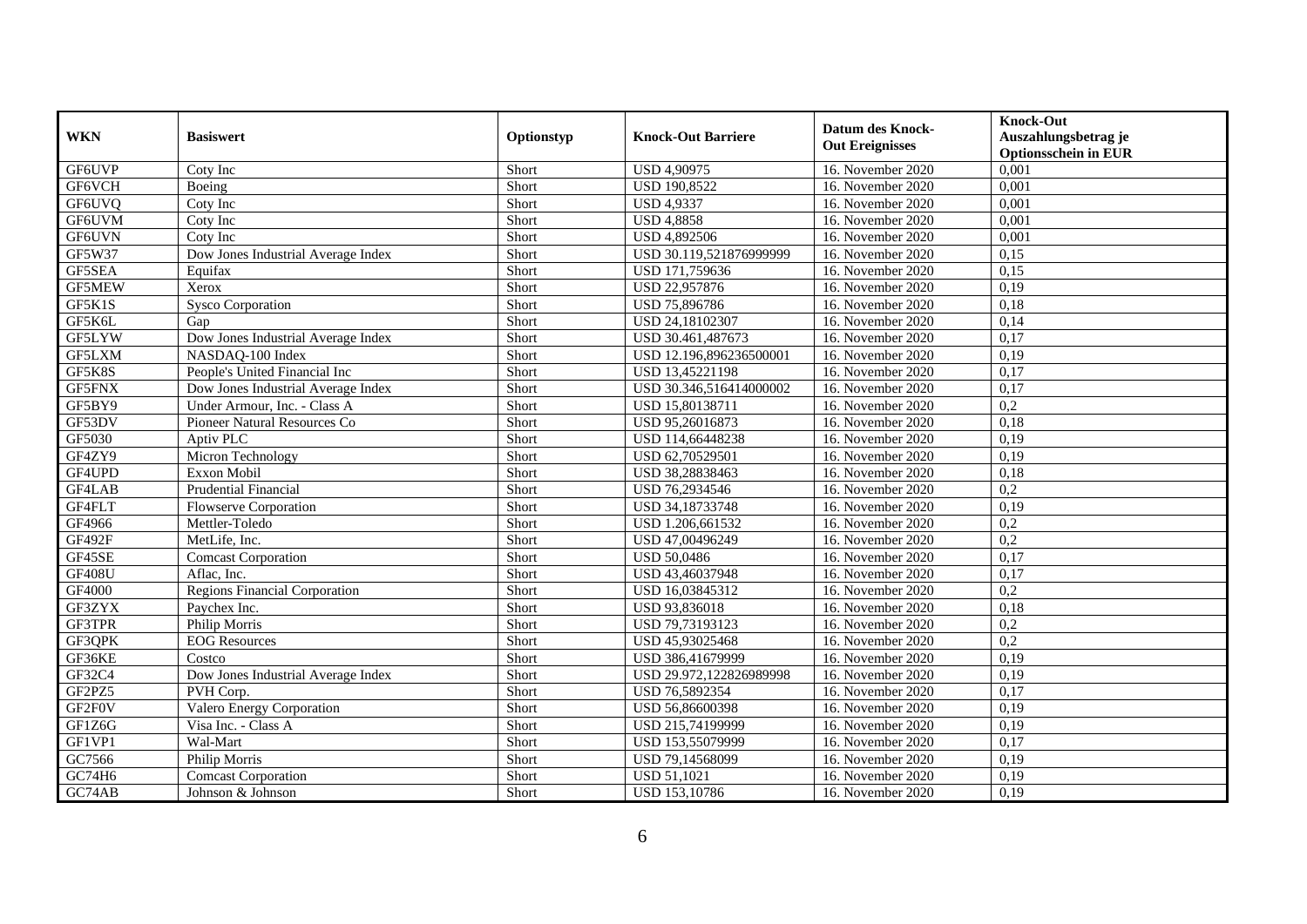| <b>WKN</b>          | <b>Basiswert</b>                             | Optionstyp | <b>Knock-Out Barriere</b> | <b>Datum des Knock-</b><br><b>Out Ereignisses</b> | <b>Knock-Out</b><br>Auszahlungsbetrag je<br><b>Optionsschein in EUR</b> |
|---------------------|----------------------------------------------|------------|---------------------------|---------------------------------------------------|-------------------------------------------------------------------------|
| GC744M              | Marathon Oil Corporation                     | Short      | USD 5,50346046            | 16. November 2020                                 | 0,15                                                                    |
| GC3HB0              | <b>INGersoll Rand Inc.</b>                   | Short      | USD 45,3256               | 16. November 2020                                 | 0,17                                                                    |
| GC2KGQ              | Alibaba Group Holding Limited ADR (New York) | Long       | USD 253,01479999          | 16. November 2020                                 | 0,2                                                                     |
| GF502Z              | Aptiv PLC                                    | Short      | USD 114,35036398          | 16. November 2020                                 | 0,16                                                                    |
| GF5K5W              | CF Industries Holdings, Inc.                 | Short      | USD 32,45380623           | 16. November 2020                                 | 0,16                                                                    |
| GF2HNF              | Omnicom Group Inc.                           | Short      | USD 61,91412398           | 16. November 2020                                 | 0,18                                                                    |
| GF5ZHH              | Chevron                                      | Short      | USD 88,47541296           | 16. November 2020                                 | 0,17                                                                    |
| GF4LD8              | <b>EOG</b> Resources                         | Short      | USD 45,268603             | 16. November 2020                                 | 0,19                                                                    |
| GF5ZHG              | Chevron                                      | Short      | USD 88,11210024           | 16. November 2020                                 | 0,14                                                                    |
| GF4XF7              | Marathon Oil Corporation                     | Short      | USD 5,44661561            | 16. November 2020                                 | 0,15                                                                    |
| GF53VJ              | Schlumberger                                 | Short      | USD 19,66908597           | 16. November 2020                                 | 0,17                                                                    |
| GF5FJ7              | TechnipFMC                                   | Short      | USD 8,16359953            | 16. November 2020                                 | 0,16                                                                    |
| GF53NH              | Macy's, Inc.                                 | Short      | <b>USD 7,92235</b>        | 16. November 2020                                 | 0,18                                                                    |
| GF0TQ9              | <b>Walt Disney</b>                           | Short      | USD 144,295644            | 16. November 2020                                 | 0,2                                                                     |
| <b>GC522P</b>       | Cisco Systems                                | Short      | USD 42,28596              | 16. November 2020                                 | 0,15                                                                    |
| <b>GB1YKB</b>       | Chevron                                      | Short      | <b>USD 88,0118</b>        | 16. November 2020                                 | 0,17                                                                    |
| GF62AL              | MTU Aero Engines                             | Short      | EUR 205,231105            | 16. November 2020                                 | 0,19                                                                    |
| GF5VE6              | FTSE MIB Index                               | Short      | EUR 21.518,145251999998   | 16. November 2020                                 | 0,15                                                                    |
| GF5VE9              | FTSE MIB Index                               | Short      | EUR 21.599,669214000001   | 16. November 2020                                 | 0,17                                                                    |
| GF2HTX              | Credit Suisse Group AG                       | Short      | CHF 11,27845936           | 16. November 2020                                 | 0,19                                                                    |
| GF008L              | <b>Barclays</b>                              | Short      | GBP 1,39915463            | 16. November 2020                                 | 0,18                                                                    |
| GC0N8G              | Takeaway.com NV                              | Long       | EUR 88,01779999           | 16. November 2020                                 | $\overline{0.2}$                                                        |
| GF6V98              | <b>BBVA</b>                                  | Short      | EUR 3,26922               | 16. November 2020                                 | 0,001                                                                   |
| GF6V9B              | <b>BBVA</b>                                  | Short      | EUR 3,293025              | 16. November 2020                                 | 0,001                                                                   |
| GF6V94              | <b>BBVA</b>                                  | Short      | EUR 3,2473194             | 16. November 2020                                 | 0,001                                                                   |
| GF6V99              | <b>BBVA</b>                                  | Short      | EUR 3,293025              | 16. November 2020                                 | 0,001                                                                   |
| GF6VEM              | Deutsche Pfandbriefbank                      | Short      | EUR 7,446006              | 16. November 2020                                 | 0,001                                                                   |
| GF6VDX              | Leonardo S.p.A.                              | Short      | EUR 5,36928               | 16. November 2020                                 | 0,001                                                                   |
| $GF6\overline{V9A}$ | <b>BBVA</b>                                  | Short      | EUR 3,293025              | 16. November 2020                                 | 0,001                                                                   |
| GF6VDY              | Leonardo S.p.A.                              | Short      | EUR 5,3855984             | 16. November 2020                                 | 0.001                                                                   |
| GF6VEL              | Deutsche Pfandbriefbank                      | Short      | EUR 7,4358                | 16. November 2020                                 | 0,001                                                                   |
| GF6V96              | <b>BBVA</b>                                  | Short      | EUR 3,26922               | 16. November 2020                                 | 0,001                                                                   |
| GF6V95              | <b>BBVA</b>                                  | Short      | EUR 3,2473194             | 16. November 2020                                 | 0,001                                                                   |
| GF6V97              | <b>BBVA</b>                                  | Short      | EUR 3,26922               | 16. November 2020                                 | 0,001                                                                   |
| GF6V90              | <b>BBVA</b>                                  | Short      | EUR 3,23748               | 16. November 2020                                 | 0,001                                                                   |
| GF6V92              | <b>BBVA</b>                                  | Short      | EUR 3,23748               | 16. November 2020                                 | 0,001                                                                   |
| GF6V93              | <b>BBVA</b>                                  | Short      | EUR 3,2473194             | 16. November 2020                                 | 0,001                                                                   |
| GF6V91              | <b>BBVA</b>                                  | Short      | EUR 3,23748               | 16. November 2020                                 | 0,001                                                                   |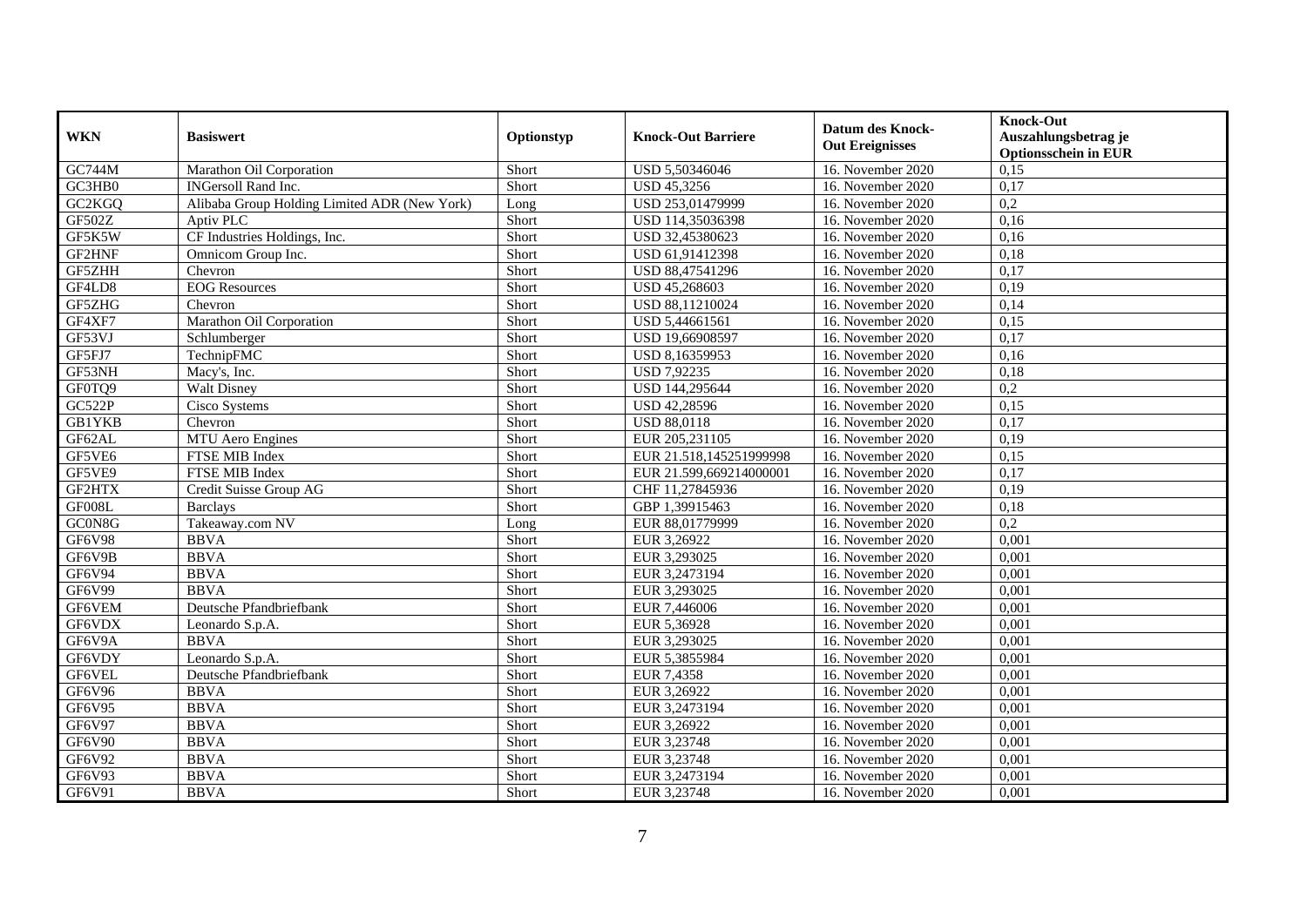| <b>WKN</b>    | <b>Basiswert</b>                                | Optionstyp | <b>Knock-Out Barriere</b> | <b>Datum des Knock-</b><br><b>Out Ereignisses</b> | <b>Knock-Out</b><br>Auszahlungsbetrag je<br><b>Optionsschein in EUR</b> |
|---------------|-------------------------------------------------|------------|---------------------------|---------------------------------------------------|-------------------------------------------------------------------------|
| GF6V5X        | <b>JCDecaux SA</b>                              | Short      | EUR 20,203292             | 16. November 2020                                 | 0,001                                                                   |
| GF6V5W        | <b>JCDecaux SA</b>                              | Short      | EUR 20,1756               | 16. November 2020                                 | 0,001                                                                   |
| GF6UXM        | Accor                                           | Short      | EUR 28,764                | 16. November 2020                                 | 0,001                                                                   |
| GF6UXN        | Accor                                           | Short      | EUR 28,80348              | 16. November 2020                                 | 0,001                                                                   |
| GF5YYL        | TechnipFMC                                      | Short      | EUR 6,78006504            | 16. November $2020$                               | 0,16                                                                    |
| GF5YZ4        | Aurelius                                        | Short      | EUR 16,81989999           | 16. November 2020                                 | 0,18                                                                    |
| GF5VW9        | Investec Plc                                    | Short      | GBP 2,00563144            | 16. November 2020                                 | 0,19                                                                    |
| <b>GF5MAH</b> | Grupo Ferrovial SA                              | Short      | EUR 24,11674236           | 16. November 2020                                 | 0,18                                                                    |
| <b>GF5K56</b> | EURO STOXX 50 Index                             | Short      | EUR 3.518,14936199        | 16. November 2020                                 | $\overline{0,2}$                                                        |
| GF5BZR        | <b>Investec Plc</b>                             | Short      | GBP 1,97884987            | 16. November 2020                                 | 0,19                                                                    |
| GF5079        | CNH Industrial N.V.                             | Short      | EUR 8,93073115            | 16. November 2020                                 | 0,19                                                                    |
| GF4S7E        | Credit Suisse Group AG                          | Short      | CHF 11,1993742            | 16. November 2020                                 | 0,2                                                                     |
| GF4LF6        | Aena S.M.E., S.A.                               | Short      | EUR 150,22343998          | 16. November 2020                                 | $\overline{0,2}$                                                        |
| GF4FB0        | HeidelbergCement                                | Short      | EUR 60,255                | 16. November 2020                                 | 0,18                                                                    |
| GF3QYX        | Swiss Re                                        | Short      | CHF 81,56190731           | 16. November 2020                                 | 0,18                                                                    |
| <b>GF368M</b> | Covestro AG                                     | Short      | EUR 46,82174691           | 16. November 2020                                 | 0,18                                                                    |
| GF0TT4        | Covestro AG                                     | Short      | EUR 47,7909196            | 16. November 2020                                 | 0,2                                                                     |
| <b>GF0JEW</b> | Erste Group Bank AG                             | Short      | EUR 23,636852             | 16. November 2020                                 | 0,18                                                                    |
| GC9FV7        | Valeo SA                                        | Short      | EUR 31,37043199           | 16. November 2020                                 | $\overline{0,2}$                                                        |
| GC82G5        | Volkswagen AG - Preferred                       | Short      | EUR 156,622722            | 16. November 2020                                 | 0,17                                                                    |
| GF5YU3        | <b>Baker Hughes Company</b>                     | Short      | USD 19,04198036           | 16. November 2020                                 | 0,15                                                                    |
| GF5BXB        | <b>Baker Hughes Company</b>                     | Short      | USD 18,958283             | 16. November 2020                                 | 0,15                                                                    |
| GF3W2H        | Phillips 66                                     | Short      | USD 62,28086562           | 16. November 2020                                 | 0,19                                                                    |
| GC0LK0        | <b>ENI</b>                                      | Short      | EUR 8,1196                | 16. November 2020                                 | 0,18                                                                    |
| GF5ZAK        | Exor N.V.                                       | Short      | EUR 56,764224             | 16. November 2020                                 | 0,2                                                                     |
| GF5MB4        | Veolia Environment                              | Short      | EUR 19,309824             | 16. November 2020                                 | 0,15                                                                    |
| GF6EN4        | Airbus                                          | Short      | EUR 91,17133968           | 16. November 2020                                 | 0,18                                                                    |
| GF5MD5        | <b>Randstad Holding</b>                         | Short      | EUR 52,22808              | 16. November 2020                                 | 0,15                                                                    |
| GF4XDD        | Heineken                                        | Short      | EUR 94,072968             | 16. November 2020                                 | 0,18                                                                    |
| GF2SZ5        | ViacomCBS Inc.                                  | Short      | USD 32,18062714           | 16. November 2020                                 | 0,19                                                                    |
| GF4956        | Westinghouse Air Brake Technologies Corporation | Short      | USD 72,60032143           | 16. November 2020                                 | 0,14                                                                    |
| GF4UPF        | Exxon Mobil                                     | Short      | USD 37,90654998           | 16. November 2020                                 | 0,17                                                                    |
| GF0A7A        | Mosaic Co                                       | Short      | USD 18,79305799           | 16. November 2020                                 | 0,19                                                                    |
| GF4CBJ        | Concho Resources Inc.                           | Short      | USD 54,339298             | 16. November 2020                                 | 0,19                                                                    |
| GF4UNA        | Weibo Corporation                               | Short      | USD 47,53949999           | 16. November 2020                                 | 0,17                                                                    |
| GF4S8Z        | Boeing                                          | Short      | USD 201,40637343          | 16. November 2020                                 | 0,15                                                                    |
| GF6RVD        | Boeing                                          | Short      | USD 199,38136242          | 16. November 2020                                 | 0,17                                                                    |
| GF4RXE        | Discovery                                       | Short      | USD 21,95806248           | 16. November 2020                                 | 0,19                                                                    |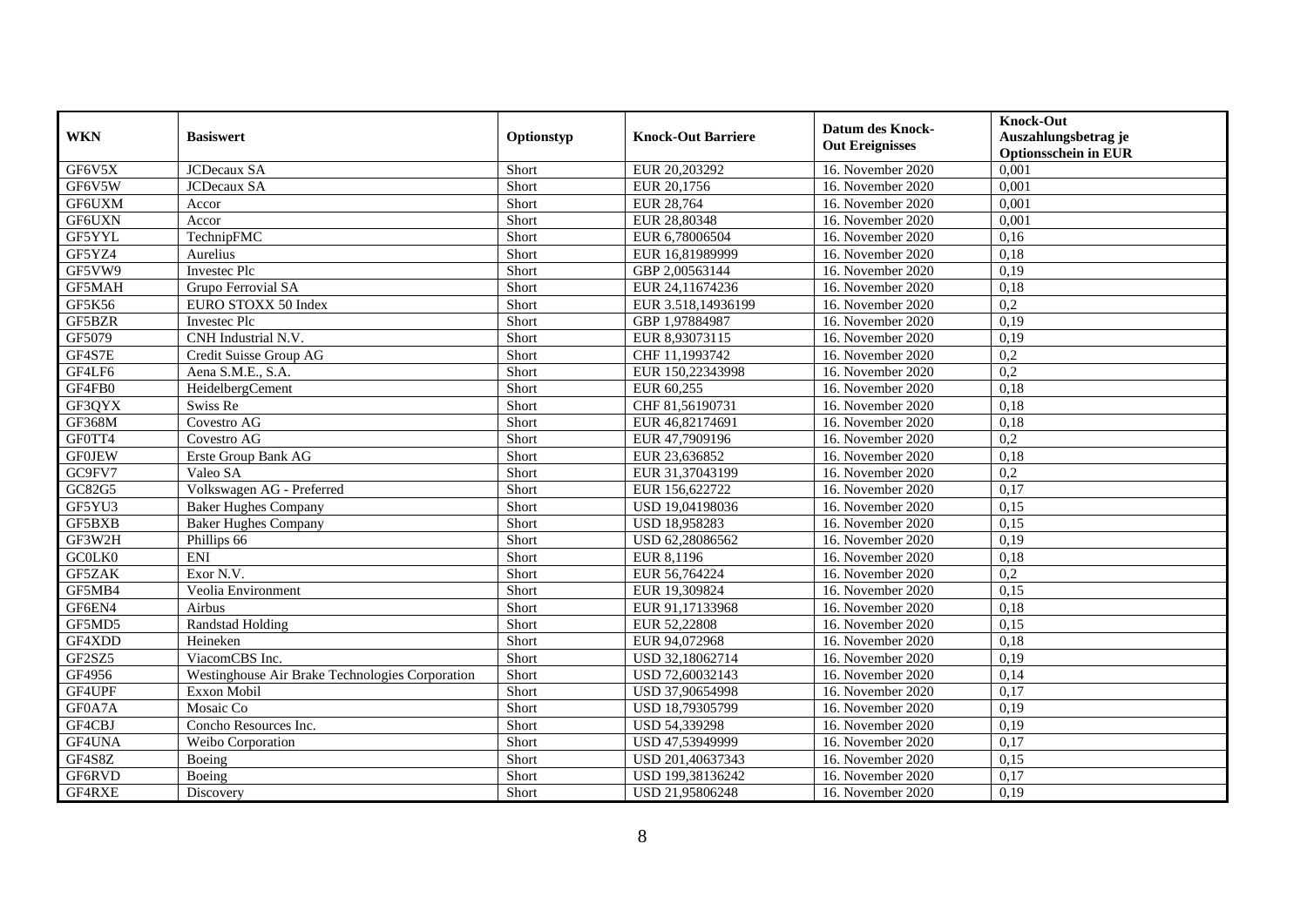| <b>WKN</b>                     | <b>Basiswert</b>                  | Optionstyp | <b>Knock-Out Barriere</b> | Datum des Knock-<br><b>Out Ereignisses</b> | <b>Knock-Out</b><br>Auszahlungsbetrag je<br><b>Optionsschein in EUR</b> |
|--------------------------------|-----------------------------------|------------|---------------------------|--------------------------------------------|-------------------------------------------------------------------------|
| $GF5\overline{3RG}$            | <b>CSX</b> Corporation            | Short      | USD 92,41199999           | 16. November 2020                          | 0,19                                                                    |
| GF5ZHB                         | ConocoPhillips                    | Short      | USD 37,15009999           | 16. November 2020                          | 0,19                                                                    |
| G <sub>C7</sub> <sub>YW4</sub> | Boeing                            | Short      | USD 198,3366              | 16. November 2020                          | 0,16                                                                    |
| GF53XU                         | <b>KLA</b> Corporation            | Short      | USD 241,15254             | 16. November 2020                          | 0,17                                                                    |
| GF4X5K                         | Mohawk Industries Inc.            | Short      | <b>USD 126,8342</b>       | 16. November 2020                          | 0,19                                                                    |
| GF53TD                         | Microchip Technology Incorporated | Short      | USD 128,84961             | 16. November 2020                          | 0,18                                                                    |
| GC9B4J                         | Lonza Group                       | Short      | CHF 633,09427999          | 17. November 2020                          | 0,15                                                                    |
| GF4S71                         | <b>Applied Materials</b>          | Short      | USD 74,26619999           | 17. November 2020                          | 0,18                                                                    |
| GF4CD6                         | Edenred                           | Short      | EUR 47,2158               | 17. November 2020                          | 0,19                                                                    |
| GF6EKM                         | MTU Aero Engines                  | Short      | EUR 208,18199999          | 17. November 2020                          | 0,18                                                                    |
| GF5K4G                         | Bouygues                          | Short      | EUR 34,553962             | 17. November 2020                          | 0,19                                                                    |
| GF5FYX                         | Continental                       | Short      | EUR 113,05254999          | 17. November 2020                          | 0,19                                                                    |
| GF5C6N                         | Publicis Groupe SA                | Short      | EUR 38,670204             | 17. November 2020                          | $\overline{0.2}$                                                        |
| GF4LE8                         | Andritz                           | Short      | EUR 35,2383               | 17. November 2020                          | 0,18                                                                    |
| GF45VJ                         | <b>ING</b> Groep                  | Short      | EUR 7,78077499            | 17. November 2020                          | 0,19                                                                    |
| GF3W13                         | Continental                       | Short      | EUR 112,8647              | 17. November 2020                          | 0,19                                                                    |
| GF1Z2F                         | <b>BASF</b>                       | Short      | EUR 58,60316799           | 17. November 2020                          | 0,19                                                                    |
| GF1TS4                         | <b>AXA</b>                        | Short      | EUR 19,17698639           | 17. November 2020                          | 0,18                                                                    |
| GF178A                         | Ageas                             | Short      | EUR 41,715                | 17. November 2020                          | 0,2                                                                     |
| <b>GC944T</b>                  | MorphoSys AG                      | Long       | EUR 84,37793599           | 17. November 2020                          | 0,19                                                                    |
| GC6E1U                         | <b>AXA</b>                        | Short      | EUR 19,54811759           | 17. November 2020                          | 0,19                                                                    |
| <b>GB1YGM</b>                  | <b>AXA</b>                        | Short      | EUR 19,86863999           | 17. November 2020                          | 0,19                                                                    |
| GF3TD1                         | Tesla Inc                         | Short      | USD 432,942681            | 17. November 2020                          | 0,07                                                                    |
| GF2F1Z                         | Plug Power                        | Long       | $\overline{$ USD 24,25    | 17. November 2020                          | 0,02                                                                    |
| GF4NY7                         | Tesla Inc                         | Short      | USD 418,29224999          | 17. November 2020                          | 0,001                                                                   |
| GF5607                         | Plug Power                        | Long       | <b>USD 24,25</b>          | 17. November 2020                          | 0,1                                                                     |
| <b>GF4S18</b>                  | Tesla Inc                         | Short      | USD 420,3327              | 17. November 2020                          | 0,001                                                                   |
| GC76LK                         | DENTSPLY SIRONA Inc.              | Long       | USD 47,41129374           | 17. November 2020                          | 0,14                                                                    |
| GF1VMQ                         | Walgreens Boots Alliance, Inc.    | Long       | USD 42,23271603           | 17. November 2020                          | 0,02                                                                    |
| GF4C66                         | Plug Power                        | Long       | <b>USD 24,25</b>          | 17. November 2020                          | 0,01                                                                    |
| GF3H0C                         | Tesla Inc                         | Short      | USD 432,942681            | 17. November 2020                          | 0,03                                                                    |
| GF4F8X                         | Tesla Inc                         | Short      | USD 418,29224999          | 17. November 2020                          | 0,001                                                                   |
| GF4C6R                         | Tesla Inc                         | Short      | USD 432,942681            | 17. November 2020                          | 0,13                                                                    |
| GF36KG                         | Costco                            | Short      | USD 387,917506            | 17. November 2020                          | 0,16                                                                    |
| GF3QUT                         | Walgreens Boots Alliance, Inc.    | Long       | <b>USD 42,777</b>         | 17. November 2020                          | 0,06                                                                    |
| <b>GF1TQN</b>                  | Tesla Inc                         | Short      | USD 425,59706099          | 17. November 2020                          | 0,04                                                                    |
| GF2T0R                         | Tesla Inc                         | Short      | USD 425,59706099          | 17. November 2020                          | 0,15                                                                    |
| GF2T0Q                         | Tesla Inc                         | Short      | USD 423,393375            | 17. November 2020                          | 0,001                                                                   |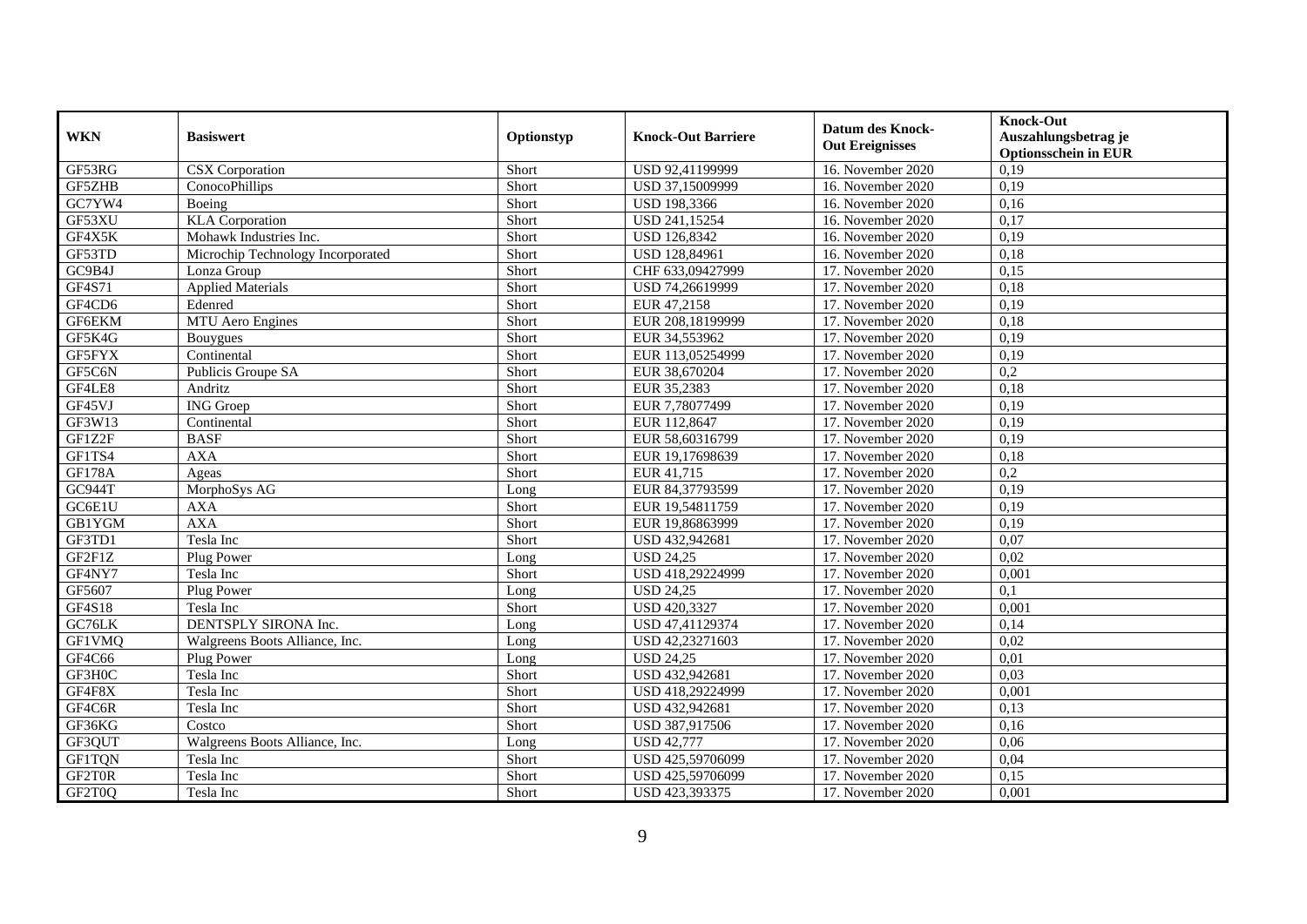| <b>WKN</b>    | <b>Basiswert</b>                 | Optionstyp | <b>Knock-Out Barriere</b> | Datum des Knock-<br><b>Out Ereignisses</b> | <b>Knock-Out</b><br>Auszahlungsbetrag je<br><b>Optionsschein in EUR</b> |
|---------------|----------------------------------|------------|---------------------------|--------------------------------------------|-------------------------------------------------------------------------|
| GF62HS        | Roku, Inc.                       | Short      | USD 238,51749999          | 17. November 2020                          | 0,15                                                                    |
| GF11DY        | Tesla Inc                        | Short      | USD 432,5754              | 17. November 2020                          | 0,15                                                                    |
| GF6V5Y        | <b>JCDecaux SA</b>               | Short      | EUR 21,89399999           | 17. November 2020                          | 0,16                                                                    |
| GF5ZFQ        | The Charles Schwab Corporation   | Short      | USD 48,91836574           | 18. November 2020                          | 0,19                                                                    |
| GF5ZFP        | The Charles Schwab Corporation   | Short      | USD 48,784356             | 18. November 2020                          | 0,16                                                                    |
| <b>GFOPUT</b> | Devon Energy                     | Short      | USD 13,06753699           | 18. November 2020                          | 0,19                                                                    |
| <b>GF560Z</b> | Under Armour, Inc. - Class A     | Short      | <b>USD 16,154</b>         | 18. November 2020                          | 0,19                                                                    |
| GF629Z        | $S\&P 500(r)$ Index              | Short      | USD 3.708,710495          | 17. November 2020                          | 0,19                                                                    |
| GC5TVJ        | Packaging Corporation of America | Short      | USD 140,124044            | 17. November 2020                          | 0,2                                                                     |
| GF6YYZ        | Tesla Inc                        | Short      | USD 418,29225             | 17. November 2020                          | 0,04                                                                    |
| GF6YZ0        | Tesla Inc                        | Short      | USD 420,3327              | 17. November 2020                          | 0,18                                                                    |
| GF6YYY        | Tesla Inc                        | Short      | USD 418,29225             | 17. November 2020                          | 0.01                                                                    |
| GF6YYU        | Tesla Inc                        | Short      | USD 416,823126            | 17. November 2020                          | 0,001                                                                   |
| GF6YYV        | Tesla Inc                        | Short      | USD 416,823126            | 17. November 2020                          | 0,001                                                                   |
| GF6YYW        | Tesla Inc                        | Short      | USD 417,516879            | 17. November 2020                          | 0,001                                                                   |
| GF6YXR        | Walgreens Boots Alliance, Inc.   | Long       | <b>USD 43,218</b>         | 17. November 2020                          | 0,001                                                                   |
| GF6YYX        | Tesla Inc                        | Short      | USD 417,516879            | 17. November 2020                          | 0,001                                                                   |
| GF6VDG        | National Oilwell Varco Inc.      | Short      | USD 12,40119999           | 17. November 2020                          | 0,09                                                                    |
| GF6YYS        | Tesla Inc                        | Short      | USD 416,2518              | 17. November 2020                          | 0,001                                                                   |
| GF6YYT        | Tesla Inc                        | Short      | USD 416,2518              | 17. November 2020                          | 0,001                                                                   |
| GF5W23        | Franklin Resources, Inc.         | Short      | USD 21,69539999           | 17. November 2020                          | 0,18                                                                    |
| GF5YWT        | Apache Corp                      | Short      | <b>USD 11,4742</b>        | 17. November 2020                          | 0,16                                                                    |
| GF5VWT        | Under Armour, Inc. - Class A     | Short      | USD 16,44174544           | 17. November 2020                          | 0,2                                                                     |
| <b>GF5K10</b> | Apache Corp                      | Short      | <b>USD 11,55775</b>       | 17. November 2020                          | 0,17                                                                    |
| <b>GF509N</b> | Arista Networks, Inc.            | Short      | USD 280,09149999          | 17. November 2020                          | 0,17                                                                    |
| GF4UWP        | Aflac, Inc.                      | Short      | USD 43,86913              | 17. November 2020                          | $\overline{0.2}$                                                        |
| GF4C7Z        | Marathon Petroleum Corporation   | Short      | USD 41,655625             | 17. November 2020                          | 0,19                                                                    |
| GF2UBA        | Mohawk Industries Inc.           | Short      | <b>USD 133,962</b>        | 17. November 2020                          | 0,18                                                                    |
| GF2F5J        | Concho Resources Inc.            | Short      | <b>USD 57,2285</b>        | 17. November 2020                          | 0,17                                                                    |
| GF22PN        | Citigroup                        | Short      | <b>USD 51,912</b>         | 17. November 2020                          | 0,19                                                                    |
| GF1Q9P        | Alaska Air Group, Inc.           | Short      | USD 48,9285               | 17. November 2020                          | 0,19                                                                    |
| GC7YW3        | Boeing                           | Short      | USD 211,08295999          | 17. November 2020                          | 0,19                                                                    |
| GF2HRT        | NortonLifeLock Inc.              | Long       | USD 18,697866             | 17. November 2020                          | 0,18                                                                    |
| <b>GF0JGJ</b> | HP                               | Short      | USD 20,80749999           | 17. November 2020                          | $\overline{0.2}$                                                        |
| GF5VWS        | Under Armour, Inc. - Class A     | Short      | USD 16,07519999           | 17. November 2020                          | 0,15                                                                    |
| GF4C7L        | HCA - THE HEALTHCARE COMPANY     | Short      | USD 155,61549999          | 17. November 2020                          | 0,17                                                                    |
| GF6RVB        | Boeing                           | Short      | <b>USD 206,448</b>        | 17. November 2020                          | 0,17                                                                    |
| GF43KF        | Boeing                           | Short      | <b>USD 208,472</b>        | 17. November 2020                          | 0,13                                                                    |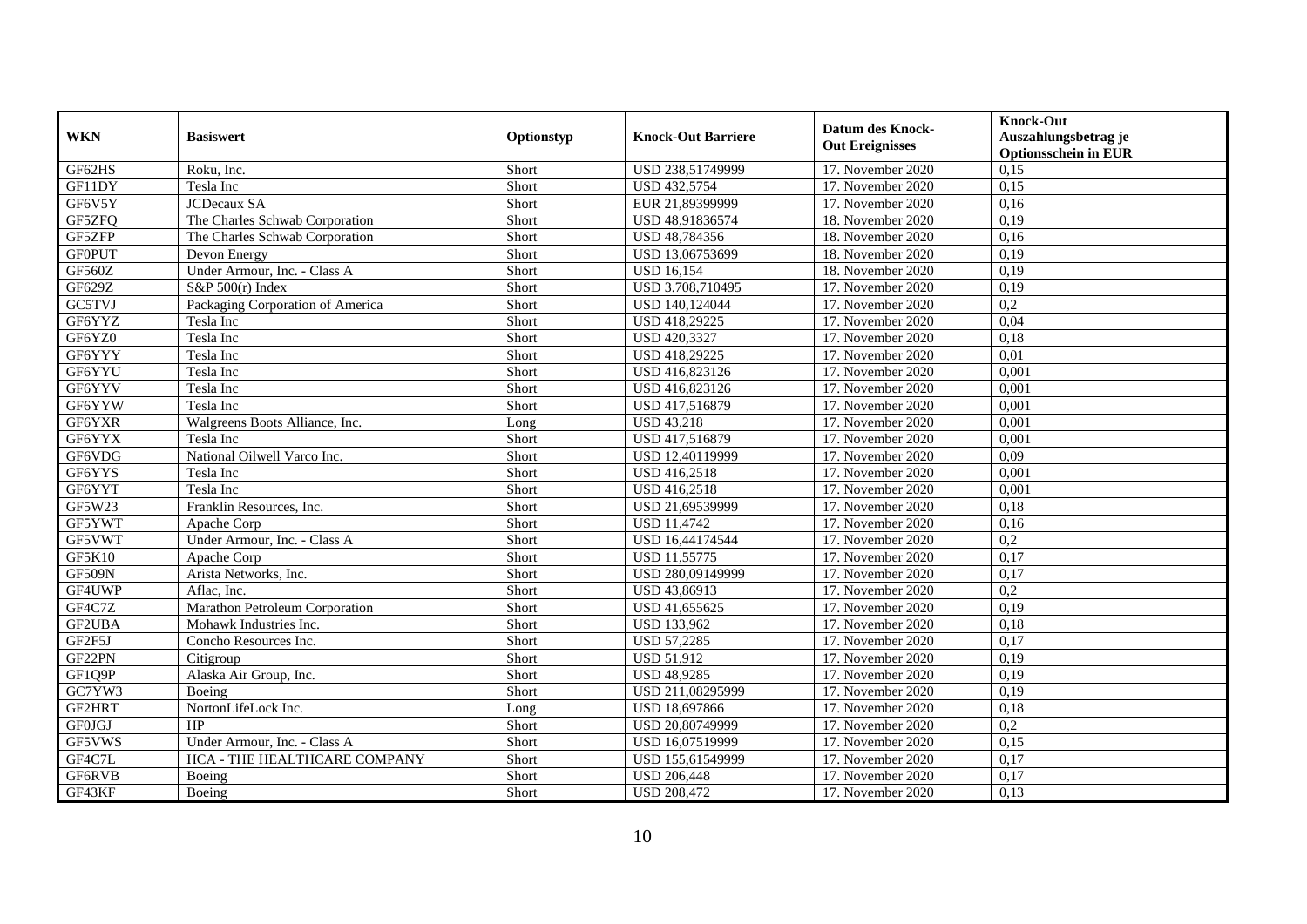| <b>WKN</b> | <b>Basiswert</b>               | Optionstyp | <b>Knock-Out Barriere</b> | <b>Datum des Knock-</b><br><b>Out Ereignisses</b> | <b>Knock-Out</b><br>Auszahlungsbetrag je<br><b>Optionsschein in EUR</b> |
|------------|--------------------------------|------------|---------------------------|---------------------------------------------------|-------------------------------------------------------------------------|
| GF4L45     | Tesla Inc                      | Short      | USD 434,8540441           | 17. November 2020                                 | 0,16                                                                    |
| GF5ZEY     | <b>DXC</b> Technology          | Short      | USD 22,03749999           | 17. November 2020                                 | 0,18                                                                    |
| GF5BYA     | Under Armour, Inc. - Class A   | Short      | USD 16,097264             | 17. November 2020                                 | 0,16                                                                    |
| GF3QYF     | NortonLifeLock Inc.            | Long       | <b>USD 18,7572</b>        | 17. November 2020                                 | 0,19                                                                    |
| GF22UR     | Palo Alto Networks, Inc.       | Short      | USD 285,46249999          | 17. November 2020                                 | 0,16                                                                    |
| GF6RVF     | Boeing                         | Short      | USD 207,45999999          | 17. November 2020                                 | 0,19                                                                    |
| GF4L46     | Tesla Inc                      | Short      | USD 427,16151889          | 17. November 2020                                 | 0,09                                                                    |
| GF4LHS     | Diamondback Energy Inc         | Short      | USD 37,277375             | 17. November 2020                                 | 0,2                                                                     |
| GF4906     | The Charles Schwab Corporation | Short      | <b>USD 48,2967</b>        | 17. November 2020                                 | 0,16                                                                    |
| GF4UMP     | Ageas                          | Short      | EUR 41,51249999           | 17. November 2020                                 | 0,19                                                                    |
| GF43RP     | <b>ABN</b> Amro                | Short      | EUR 9,12579999            | 17. November 2020                                 | 0,19                                                                    |
| GF55YV     | <b>HelloFresh SE</b>           | Short      | EUR 44,574                | 18. November 2020                                 | 0,15                                                                    |
| GF72L6     | Tesla Inc                      | Short      | USD 452,65025             | 18. November 2020                                 | 0,001                                                                   |
| GF72L5     | Tesla Inc                      | Short      | USD 451,811191            | 18. November 2020                                 | 0,001                                                                   |
| GF72L7     | Tesla Inc                      | Short      | USD 454,8583              | 18. November 2020                                 | 0,001                                                                   |
| GF72L2     | Tesla Inc                      | Short      | <b>USD 450,4422</b>       | 18. November 2020                                 | 0,001                                                                   |
| GF72L3     | Tesla Inc                      | Short      | USD 450,4422              | 18. November 2020                                 | 0,001                                                                   |
| GC8CHM     | FLIR Systems Inc               | Short      | USD 38,96989229           | 18. November 2020                                 | 0,19                                                                    |
| GF6YXS     | Walgreens Boots Alliance, Inc. | Long       | USD 38,20587499           | 18. November 2020                                 | $\overline{0,2}$                                                        |
| GF53FH     | Mercadolibre                   | Short      | USD 1.326,82619999        | 18. November 2020                                 | 0,19                                                                    |
| GF72TM     | Software                       | Short      | EUR 33,828768             | 18. November 2020                                 | 0,001                                                                   |
| GF72TN     | Software                       | Short      | EUR 34,1136               | 18. November 2020                                 | 0,001                                                                   |
| GF72TL     | Software                       | Short      | EUR 33,7824               | 18. November 2020                                 | 0,001                                                                   |
| GF2HLU     | <b>BMW</b>                     | Short      | EUR 75,97526499           | 18. November 2020                                 | 0,19                                                                    |
| GF2HLP     | <b>BMW</b>                     | Short      | EUR 74,40899              | 18. November 2020                                 | 0,16                                                                    |
| GF05TQ     | UPM-Kymmene Oyj                | Short      | EUR 27,29630799           | 18. November 2020                                 | 0,18                                                                    |
| GC9B8F     | Amadeus                        | Short      | EUR 64,08599999           | 18. November 2020                                 | 0,19                                                                    |
| GC2X73     | $K+SAG$                        | Short      | EUR 7,27159999            | 18. November 2020                                 | 0,19                                                                    |
| GF5YUX     | <b>ABN</b> Amro                | Short      | EUR 9,39514999            | 18. November 2020                                 | 0,17                                                                    |
| GF5M5X     | Investec Plc                   | Short      | GBP 2,06823999            | 18. November 2020                                 | 0,19                                                                    |
| GF5FR1     | EURO STOXX 50 Index            | Short      | EUR 3.565,62320399        | 18. November 2020                                 | 0,2                                                                     |
| GF53MD     | <b>LVMH</b>                    | Short      | EUR 495,547531            | 18. November 2020                                 | 0,19                                                                    |
| GF4S8N     | Valeo SA                       | Short      | EUR 31,673614             | 18. November 2020                                 | 0,18                                                                    |
| GF4RRU     | <b>SCOR S.E.</b>               | Short      | EUR 30,61757398           | 18. November 2020                                 | 0,19                                                                    |
| GF3QQ5     | <b>BASF</b>                    | Short      | EUR 59,1192               | 18. November 2020                                 | 0,18                                                                    |
| GF36G2     | Swiss Life Holding AG          | Short      | CHF 407,796               | 18. November 2020                                 | 0,16                                                                    |
| GF32GQ     | <b>BMW</b>                     | Short      | EUR 74,67124999           | 18. November 2020                                 | 0,19                                                                    |
| GF2PXX     | FTSE MIB Index                 | Short      | EUR 21.756,63664999       | 18. November 2020                                 | 0,17                                                                    |